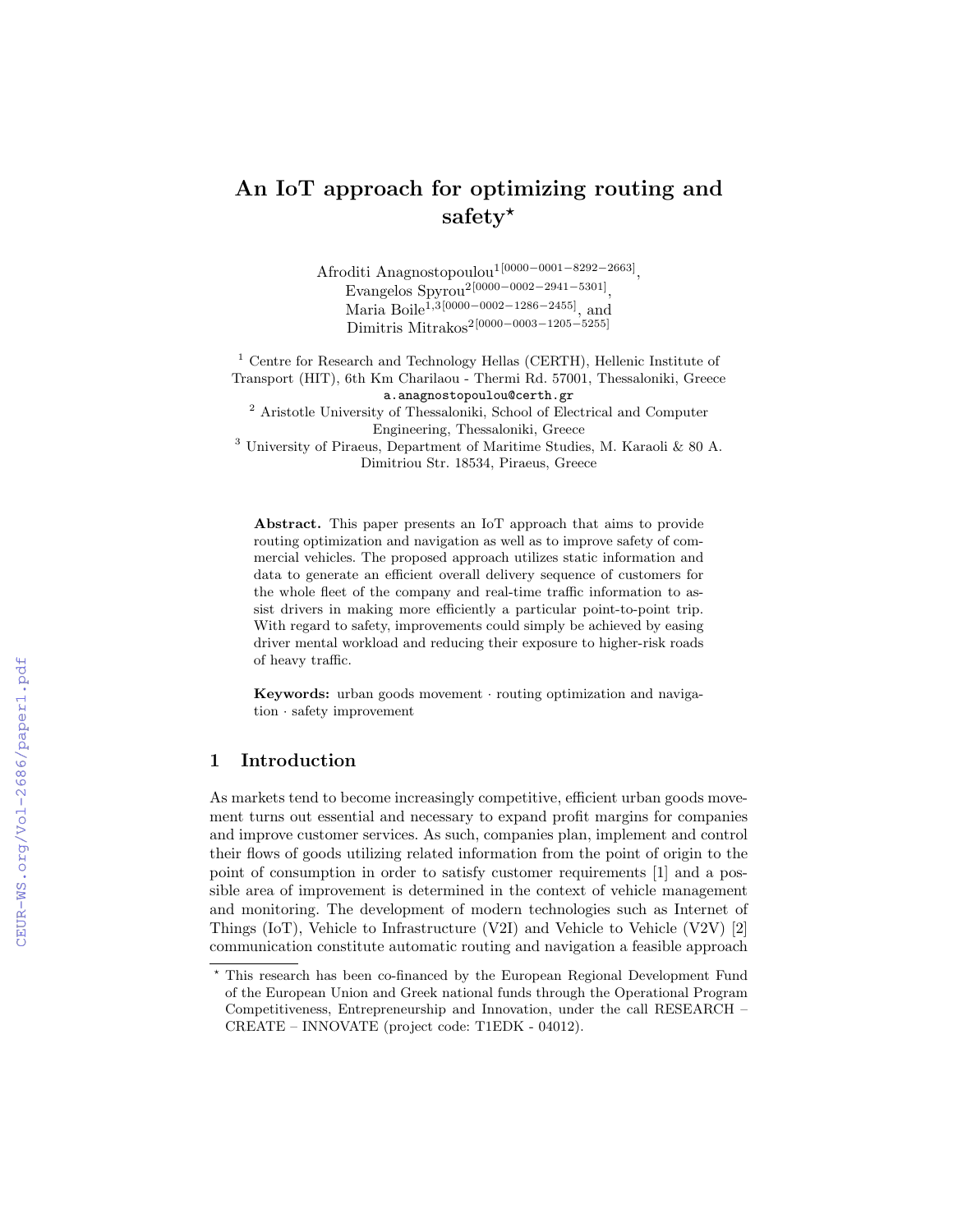beyond the common practices for efficient and safer distribution of urban goods [3].

The high frequency of deliveries in the urban environment often lead to substantial negative externalities such as increased congestion, energy consumption and other safety impacts. In other words, routing and navigation constitute complicated processes for companies that try not only to serve their customers minimizing their travel costs but also to minimize fuel consumption and equipment repairs. Technological advances could offer improved services aiming to safety, capable to monitor real-time road conditions and communicate them with drivers in order to avoid roads of high congestion and risk. The effective planning and management of delivery schemes may impose a significant impact on current distribution operations optimizing the logistics of the produce supply chain thus minimizing several of the relevant externalities.

The aforementioned considerations form the background of this paper, which aims to develop an IoT approach that utilizes V2I communication to optimize vehicle navigation with emphasis on safety. The availability of real-time information provided by modern technology (i.e. traffic cameras, traffic sensors etc.) is considered to provide dynamic navigation that avoid exposure to higher-risk roads that are congested with traffic. The main focus is given on a modification of the well-known Vehicle Routing Problem with Time Windows (VRPTW) [4] in which vehicles communicate in a wireless manner with traffic lights to allow efficient road navigation from a point A to a point B based on the dynamic traffic volume of the road network (i.e. queues, waiting time).

The remainder of the paper is structured as follows: section 2 describes the proposed IoT approach for efficient and safe routing optimization and navigation of commercial vehicles utilizing modern technologies and then, section 3 presents a discussion of the results obtained of a real case study. Finally, in section 4 conclusions are drawn.

### 2 IoT approach

This paper presents an IoT approach for efficient routing optimization and navigation of commercial vehicles based on V2I communication in an attempt to avoid traffic and enhance safety. The proposed solution (Fig. 1) consists of two main phases: (1) routing phase and (2) navigation phase.

Routing phase aims to provide an efficient overall delivery sequence of customers for the whole fleet of the company taking into consideration customer's information about their location, earliest and latest time windows, their service times and demand. The VRPTW is used to model a variety of aspects for distributing goods to customers based on static information and a metaheuristic algorithm is utilized based on a memory-based Tabu Search [5] which is enhanced with a probabilistic mechanism similar to greedy randomized adaptive search procedures [6] and [7] to further improve the solutions utilizing a mechanism for properly switching between local search and modifying the current solution, ensuring that the algorithm balance between intensification and differentiation.

2 Copyright  $\odot$ 2020 for this paper by its authors. Use permitted under Creative Commons License Attribution 4.0 International (CC BY 4.0).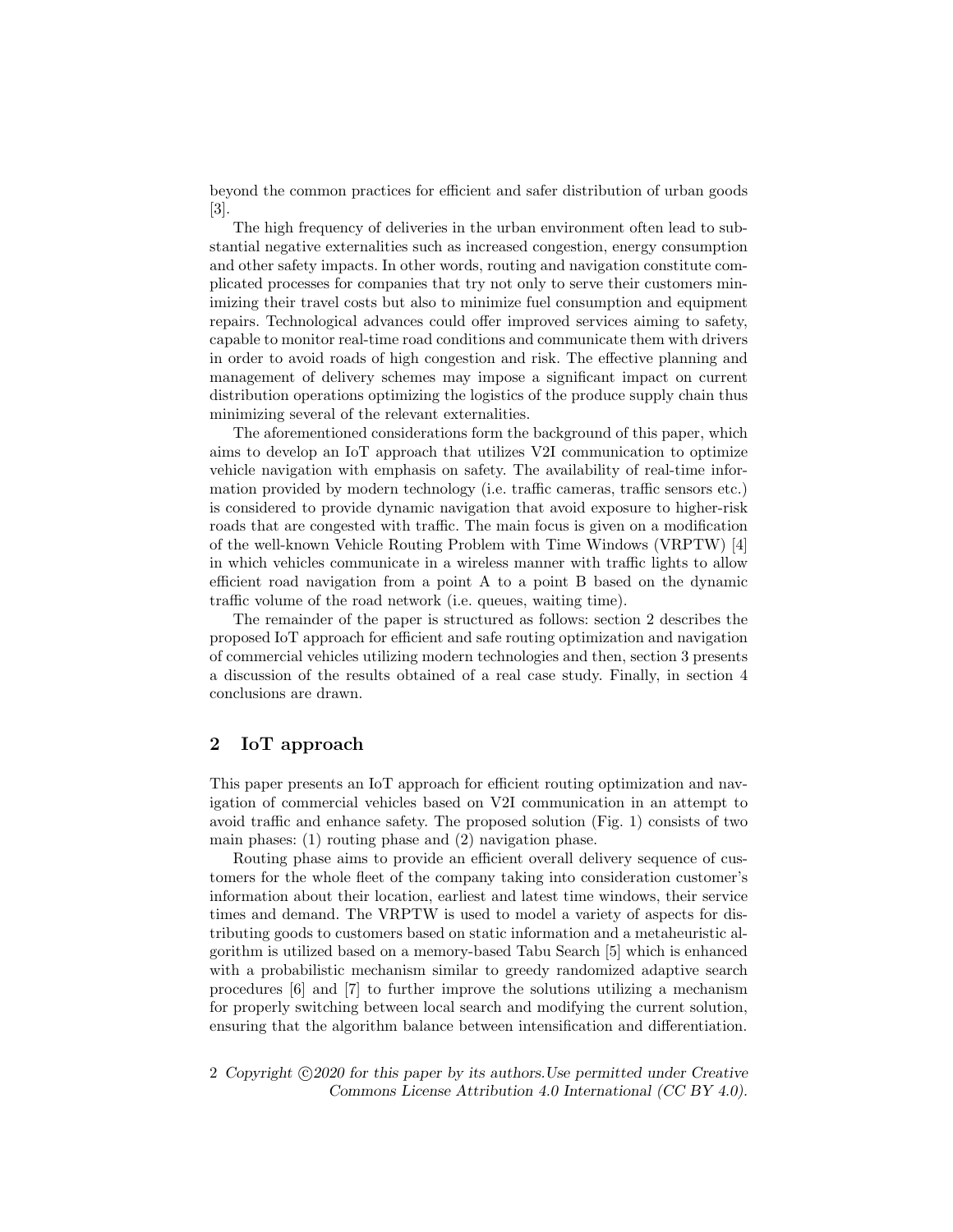

Fig. 1. IoT approach

On the other hand, navigation phase aims to support drivers to follow roads without traffic and avoid high risk roads. This diversion practice enhances safety as guides drivers to safer road conditions and reduces crash risks. For this reason, modern road networks utilize modern technology (i.e. traffic cameras, traffic sensors etc.) to calculate travel times and the number of vehicles on a road [8]. Based on these collected real-time information and data, a backpressure algorithm [9] is implemented to calculate for each outgoing road a backpressure weight which represents the localized queue and link state information [10] and [11]. It acts dynamically based on the network information provided by traffic cameras following a dynamic update process. In particular, for each vehicle a weight is calculated based on the localized queue (i.e. queue backpressure) and link state information (i.e. backlogs at junctions).

#### 3 Empirical study

An empirical study is executed following the proposed IoT approach and a real data set is provided by a transportation company based in Thessaloniki city in

Copyright  $\odot$ 2020 for this paper by its authors. Use permitted under Creative 3 Commons License Attribution 4.0 International (CC BY 4.0).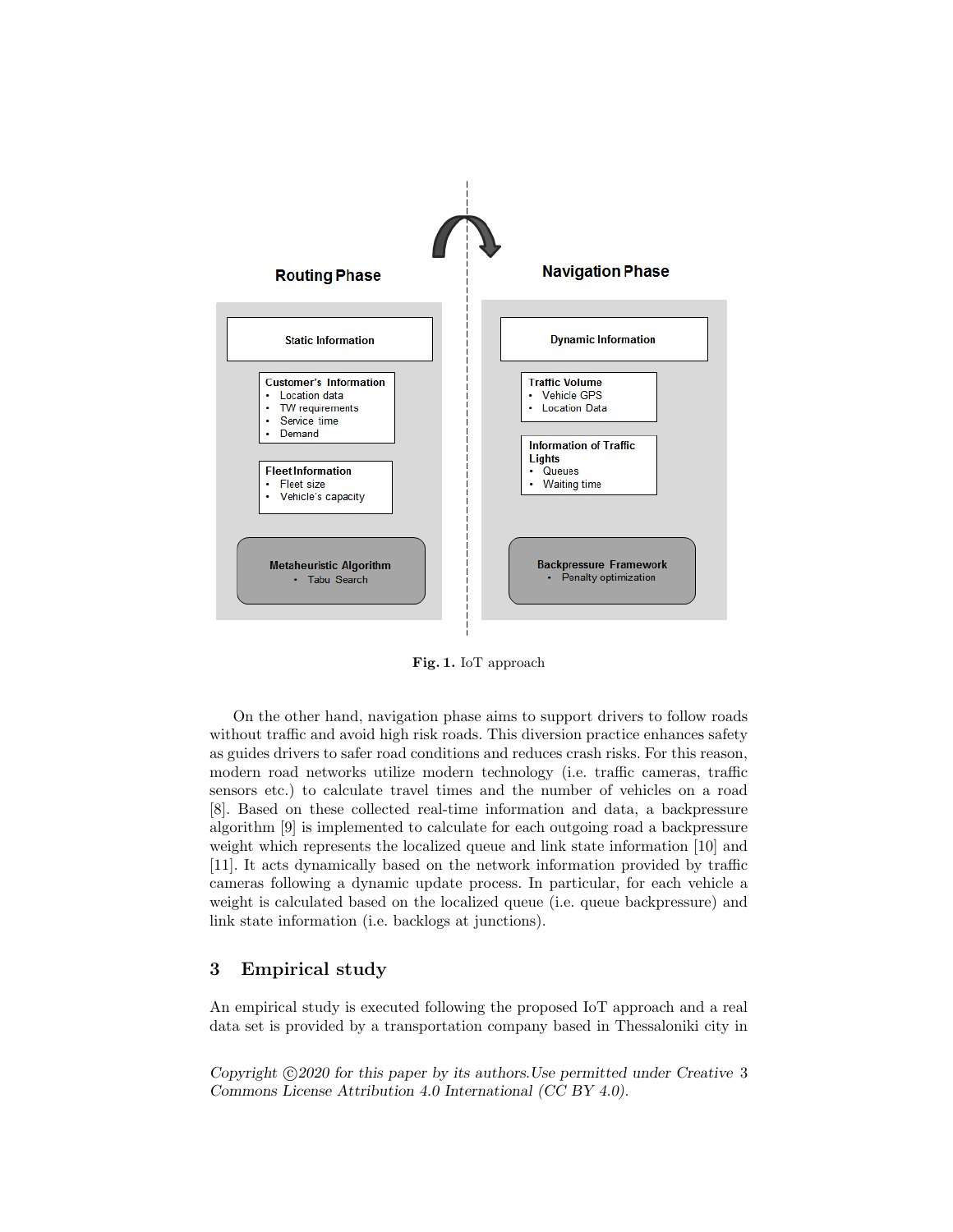Greece where there are blue-tooth sensors and optical light cameras in infraredsensors. Given a set of depot-returning capacitated vehicles, each customer is visited only once by exactly one vehicle in order to receive products, as shipments are initially located at the depot. The data set contains 35 customers and their addresses (by latitude and longitude), the corresponding time windows and demands.



Fig. 2. Customers to be served

The spatial distribution of customers is depicted in Fig. 2 and Euclidean distances are calculated considering a constant speed of the vehicle equal to 50 km/h. The service time varies for each customer and depends on customer demand and the time for unloading. The depot is open from 06:00 to 16:00, and the maximum route duration should be up to 8 h.

The aim of this study is to observe and measure the impact of the proposed IoT approach in practice. The routing phase generates the delivery sequence of customers for the whole fleet of the company minimizing the total vehicles used and the total traveled distance. Table 1 summarizes the results obtained on the empirical study and the CNR and CTD stand for cumulative number of routes and cumulative traveled distance (without considering traffic).

4 Copyright  $\odot$ 2020 for this paper by its authors. Use permitted under Creative Commons License Attribution 4.0 International (CC BY 4.0).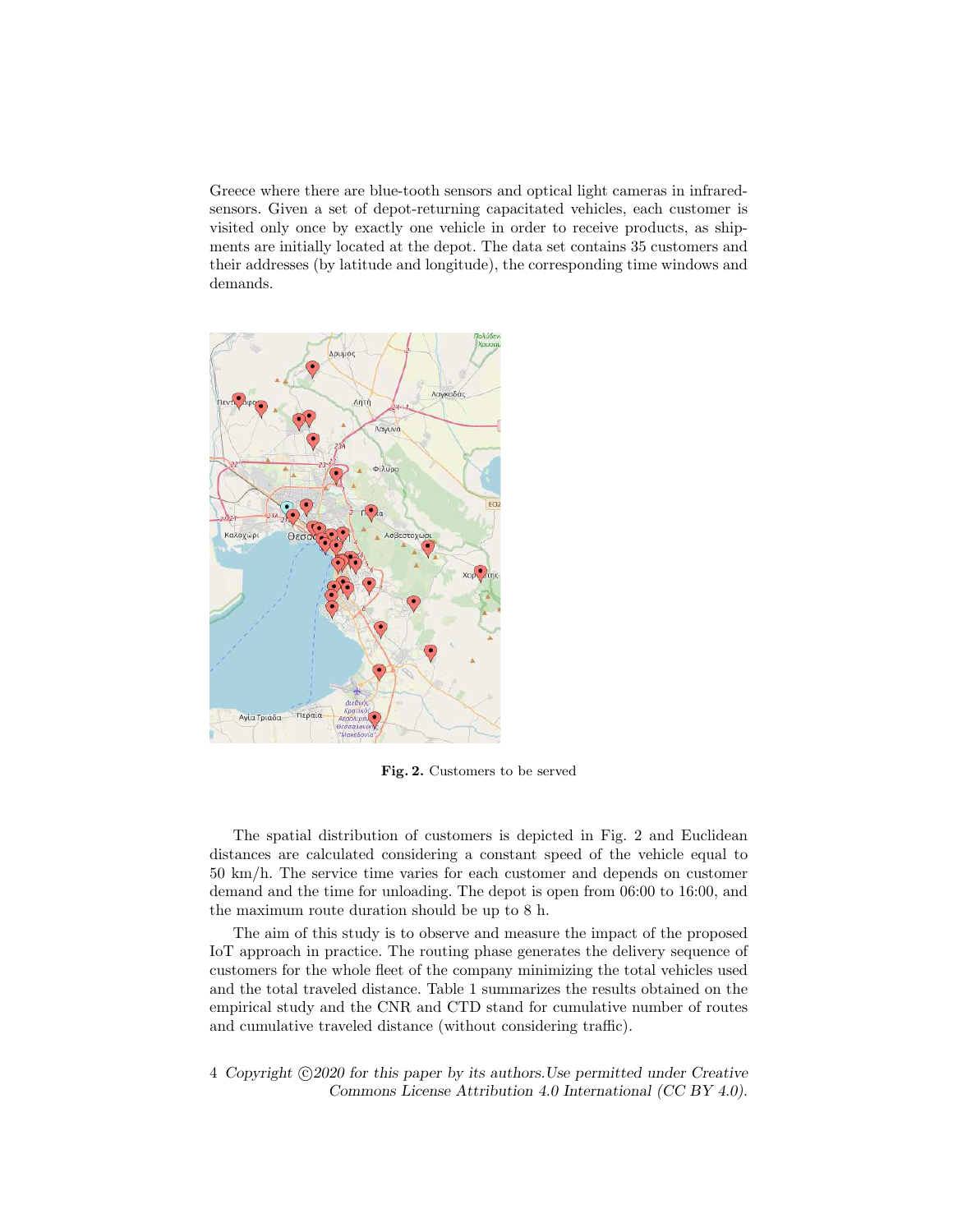Table 1. Results of Routing Phase

| CNR.       |                                        |                     |
|------------|----------------------------------------|---------------------|
| <b>CTD</b> |                                        | $180.24 \text{ km}$ |
|            | Route Traveled Distance Route Duration |                     |
|            | 95.88 km                               | $5h$ $28min$        |
|            | 84.36 km                               | $7h\,52min$         |

The navigation phase utilizes dynamic information and aims to support drivers for following the path with lower risk and avoid traffic. Fig. 3 depicts the final solution obtained for this case study and table 2 summarizes the results derived in practice. The results of the navigation phase appears a weighting factor of 1.43 regarding the distance metric [12] comparing to the routing phase which means a  $30\%$  increase. This indicates the efficiency of the proposed IoT approach and allows determining the qualitative feature of planning for real conditions.

Table 2. Results of Navigation Phase

| CNR.       |                                        |               |
|------------|----------------------------------------|---------------|
| <b>CTD</b> |                                        | 258.4 km      |
|            | Route Traveled Distance Route Duration |               |
|            | $141.5 \; \mathrm{km}$                 | $6h$ 20 $min$ |
|            | $116.9 \text{ km}$                     | 8h 17min      |

#### 4 Conclusions

Trends in advanced technologies render the development of more sophisticated solutions that allow efficient routing optimization and navigation of commercial vehicles with emphasis on safety. This paper presents how an IoT approach could guide vehicles based on real-time information achieving cost efficiency in terms of travel time and improving safety. The proposed approach is based on the communication among vehicles and infrastructure which is a key for improving transportation process of companies delivering goods in urban areas. This allows dynamic updates on navigation phase comparing to the state of practice Google Maps that requires more time to gain information for an incident or increased traffic presenting a more periodic update process. To this end, this paper presents the applicability and the importance of the proposed IoT approach for advanced management of city logistics and especially in servicing customers in case of emergency due to unexpected events.

Copyright  $\odot$ 2020 for this paper by its authors. Use permitted under Creative 5 Commons License Attribution 4.0 International (CC BY 4.0).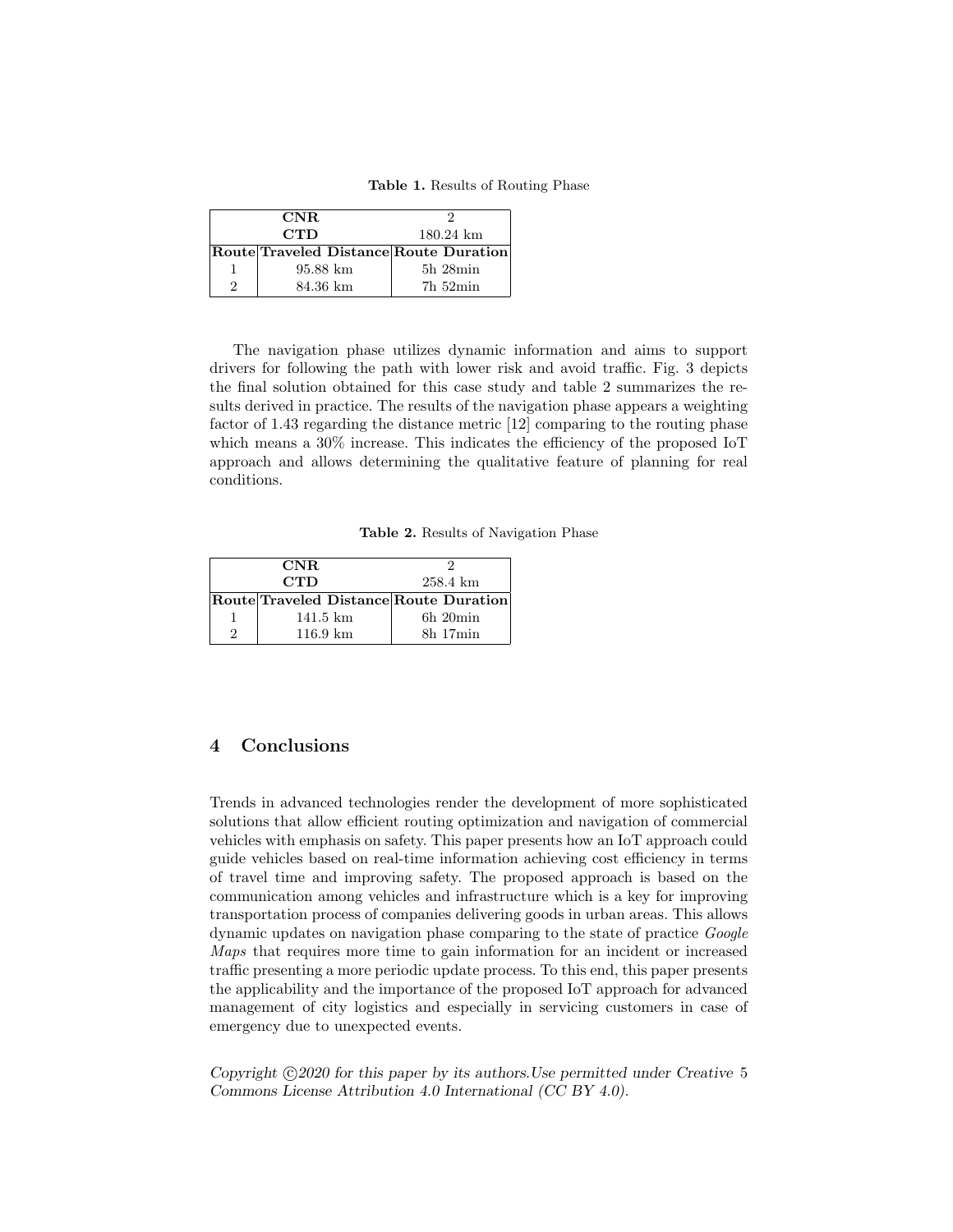

Fig. 3. Final routes

## References

- 1. Simchi-Levi, D., Wu, S. D., & Shen, Z. J. M.: Handbook of quantitative supply chain analysis: modeling in the e-business era (Vol. 74). Springer Science & Business Media (2004)
- 2. Miller, J.: Vehicle-to-vehicle-to-infrastructure (V2V2I) intelligent transportation system architecture. In 2008 IEEE intelligent vehicles symposium, IEEE, vol. 1, (pp. 715-720). IEEE.
- 3. Peng, T., Su, L., Zhang, R., Guan, Z., Zhao, H., Qiu, Z., & Xu, H. A new safe lane-change trajectory model and collision avoidance control method for automatic driving vehicles. Expert Systems with Applications, vol. 141, 112953 (2020)
- 4. Gendreau, M., and C. D. Tarantilis. Solving Large-Scale Vehicle Routing Problems with Time Windows: The State-of-the-Art. Technical Report CIRRELT-2010-04. Université de Montréal, Montréal (2010)
- 5. Glover, F.: Tabu search—part I. ORSA Journal on computing 1(3), pp. 190–206 (1989)
- 6. Feo, T. and Resende, M.G.C.: Greedy randomized adaptive search procedures. Journal of Global Optimization 6, pp. 109-–154 (1995)
- 7. Tarantilis, C.D., A. Anagnostopoulou and P.P. Repoussis. Adaptive Path Relinking for Vehicle Routing and Scheduling Problems with Product Returns. Transportation Science 47(3), pp. 356-379 (2013).
- 6 Copyright  $\odot$ 2020 for this paper by its authors. Use permitted under Creative Commons License Attribution 4.0 International (CC BY 4.0).